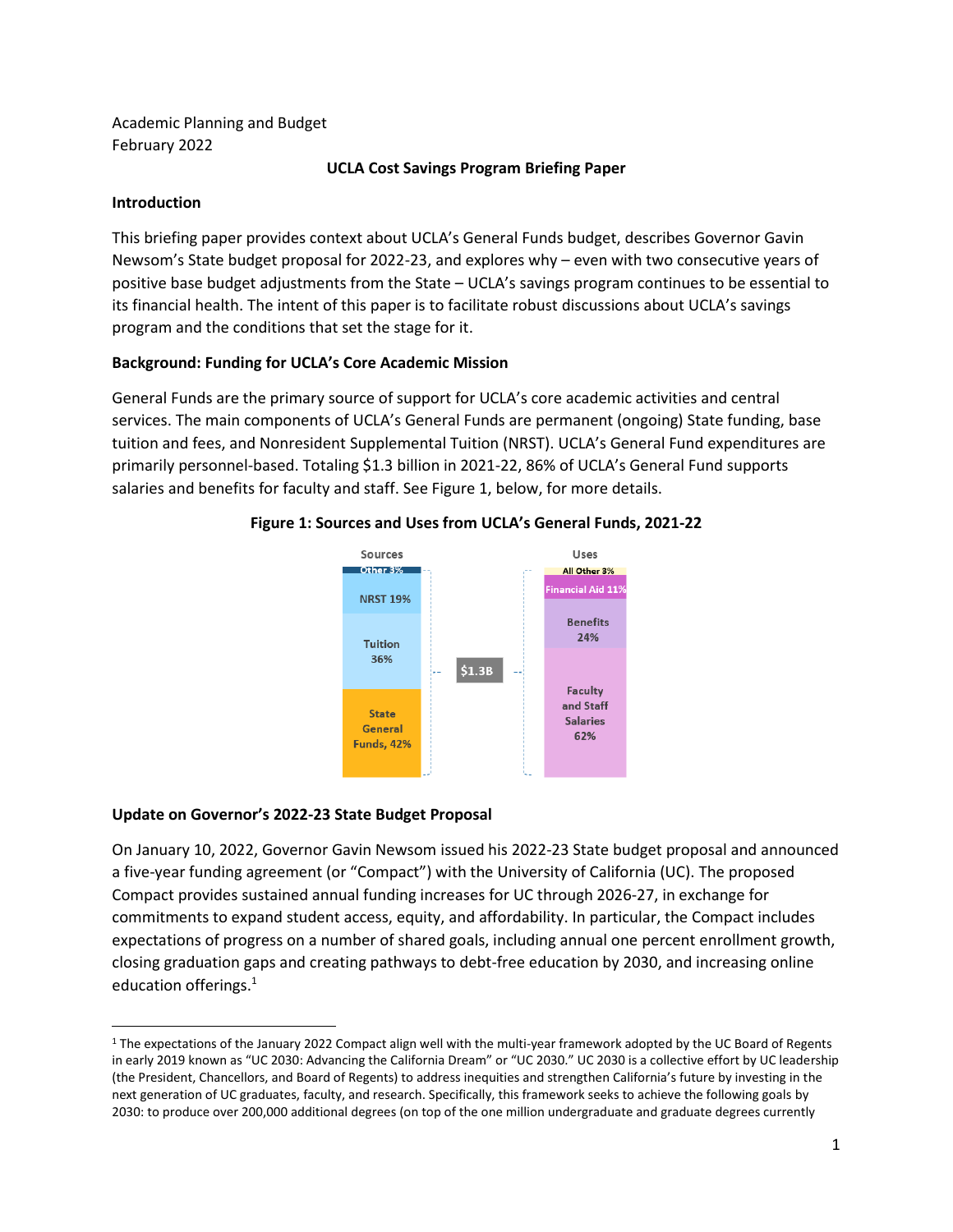The proposed budget includes a \$4.6 billion allocation for UC. This investment includes a 5% base budget increase and funding related to enrollment growth referenced in the Budget Act of 2021 that had not previously been appropriated to UC. The Governor's proposed budget also provides UC with \$295 million in one-time funds, which includes \$185 million for the University to help achieve statewide climate resiliency goals.

The proposed State budget for 2022-23 includes a \$307.3 million increase in UC's ongoing support, relative to that of 2021-22. This increase would build upon the advancements made by the final State Budget Act of 2021, which provided much-needed resources for UC in the wake of the economic downturn resulting from COVID-19. The final 2021-22 State budget restored the cut of \$302 million that the University sustained in 2020-21, and provided an additional increase of \$170 million (5%) over 2020-21 levels to support new operational costs.

On an ongoing basis, UC requested \$422 million from the State for 2022-23 (\$114.7 million less than the Governor's proposal). This proposed figure included a 5% base budget increase of \$199.4 million to sustain core operations. Alongside roughly \$83 million in University resources,<sup>2</sup> this \$199.4 million figure corresponds primarily with UC's *people-related* costs in 2022-23, including policy-covered faculty and staff compensation, UC's faculty merit program, contractually committed compensation, and health benefits. In recognition of inflationary pressures resulting from pandemic-related supply chain issues, the Board of Regents also augmented UC's State budget proposal by \$52 million for equity- and marketbased salary adjustments for faculty and policy-covered (i.e., unrepresented) staff, along with associated retirement contributions.<sup>3</sup> Other requests for ongoing funding from the State included the following:

- \$66.7 million for the State's share of unfunded enrollment growth between 2019-20 and 2021-22 (4,360 California resident undergraduates), and for UC's planned enrollment of 2,000 additional California resident undergraduates in 2022-23;
- \$31.1 million to offset a State-mandated reduction of 900 total nonresident undergraduates at UCLA, Berkeley, and San Diego in 2022-23;
- \$31.3 million to support efforts to eliminate equity gaps in graduation rates; and
- \$41.5 million for other high-priority investments, such as converting one-time funds for the Student Academic Preparation and Educational Partnerships (SAPEP) program to ongoing funds; supporting former foster youth, undocumented students, and carceral-impacted students; and expanding the impact of the UC Cancer Consortium (UCCC).

Although the Governor's proposal for 2022-23 would build upon last year's State appropriation, it diverges from UC's "ask" to the State in meaningful ways. Figure 2, below, compares UC's requests for ongoing and one-time State funds in 2022-23 against the Governor's January 2022 proposal. Although the Governor's budget includes both a 5% base budget increase for UC and funding to cover prior and

 $\overline{\phantom{a}}$ 

projected); to raise the undergraduate four-year graduation rate to 76% and the six-year graduation rate to 90%; to eliminate gaps in timely graduation and graduate degree attainment for Pell recipients, first-generation students, and underrepresented groups; and to invest in the next generation of faculty and research by adding 1,100 ladder-rank faculty.

<sup>2</sup> University resources allocated to sustaining core operations include procurement savings, enrollment of an additional 200 nonresident undergraduates at UC campuses currently below their nonresident caps; tuition, NRST, and Student Services Fee adjustments (net of aid); and a proposed reduction to the UC Retirement Plan (UCRP) employer contribution rate of 1% (from 15% to 14%), in light of positive trends in UCRP's funded status.

<sup>&</sup>lt;sup>3</sup> This augmentation was also intended to facilitate closer alignment between negotiated wage adjustments for represented staff and salary adjustments for unrepresented staff.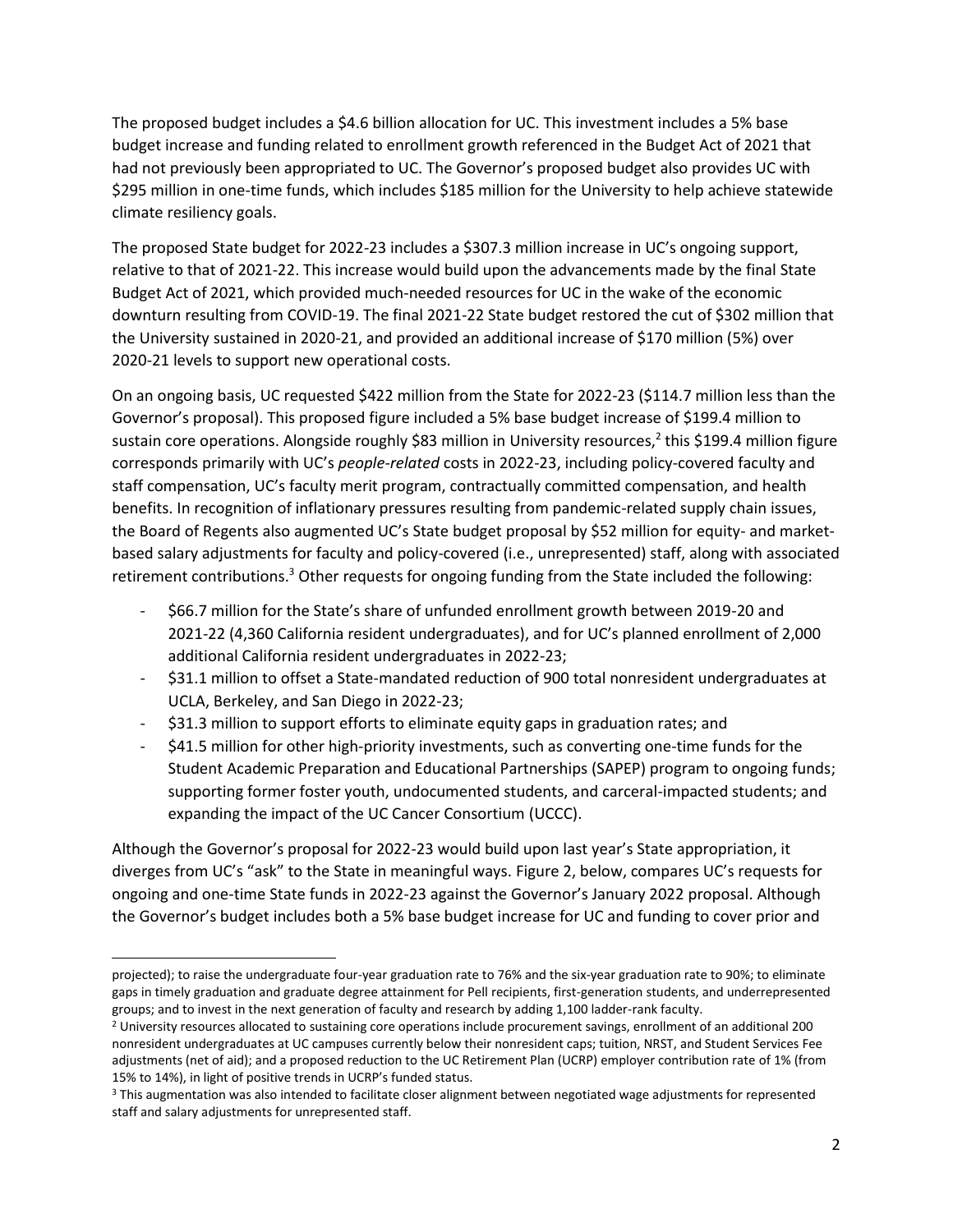planned enrollment growth, it does not accommodate the Regents' \$52 million request to help cover compensation increases, the \$31.3 million requested to help eliminate equity gaps in graduation rates, and most of UC's other high-priority requests.

| Category                                         | <b>UC Proposed</b> | Gov. Jan | <b>Difference</b> | % Funded |
|--------------------------------------------------|--------------------|----------|-------------------|----------|
| Base budget increase for core operations         | \$251.4            | \$200.5  | -\$50.9           |          |
| CA undergraduate enrollment growth (6,230)       | \$66.7             | \$67.8   | $+ $1.1$          |          |
| Buy-down of nonresident enrollment at 3 campuses | \$31.1             | \$31.0   | $-50.1$           |          |
| Eliminate equity gaps in graduation rates        | \$31.3             | \$0.0    | $-531.3$          |          |
| Other perm funding                               | \$41.5             | \$8.0    | $-533.5$          |          |
| <b>Subtotal State Ongoing Support</b>            | \$422.0            | \$307.3  | $-5114.7$         | 73%      |
| Deferred maintenance/energy efficiency projects  | \$600.0            | \$100.0  | $-$ \$500.0       |          |
| Other one-time investments                       | \$9.0              | \$195.0  | $+ $186.0$        |          |
| <b>Total State Support</b>                       | \$1,031.0          | \$602.3  | $-5428.7$         | 58%      |

**Figure 2: Comparison of UC's Proposal and Governor's Budget for 2022-23 (\$ in millions)**

The UC Office of the President characterized UC's request for a 5% base budget adjustment in 2022-23 as follows: "Together with the University's own efforts to reduce costs, opportunities for alternative revenues, and new resources provided by the Tuition Stability Plan previously approved by the Regents, this level of support would allow the University to cover expenses associated with sustaining core University operations."<sup>4</sup> State funding, in other words, is characterized not as the primary source of funding for UC, but rather as *one key revenue stream among others*.

In fact, as a percentage of UC's core fund operating budget, State support declined from 87% in 1980-81 to 39% in 2020-21. Student tuition and fees, by contrast, grew from less than 10% in 1980-81 to 57% in 2020-21. Even when State support for UC has increased during times of fiscal stability over the past few decades, those increases have not been enough to restore prior funding levels and keep pace with enrollment growth, catalyzing increased reliance on tuition and fees to support students, faculty, and staff.

# **State Support for UCLA since 2008-09**

 $\overline{a}$ 

UCLA has not been insulated against the State funding shortfalls that have resulted in greater systemwide reliance on tuition and fees over time. As shown on the right side of Figure 3, below, the State provided UCLA with 68 percent of its total General Funds in 2008-09. This figure has since dropped to 42 percent, with student tuition, fees, and NRST growing in prominence as a proportion of General Funds.

Also shown in Figure 3 is UCLA's nominal State appropriations between 2008-09 and 2021-22. The blue dotted line denotes how those figures would have changed had permanent State support for the campus increased steadily by 3% each year starting in 2008-09 (essentially remaining flat in constant dollars). Under this counterfactual, UCLA would have received \$5.8 billion more from the State over the past 13 years, helping to reduce the campus's unavoidable reliance on non-State fund sources today.

<sup>4</sup> UC Office of the President. "Approval of the University of California's 2022-23 Budget for Current Operations." November 17, 2021 Regents Meeting Item. https://regents.universityofcalifornia.edu/regmeet/nov21/f6.pdf.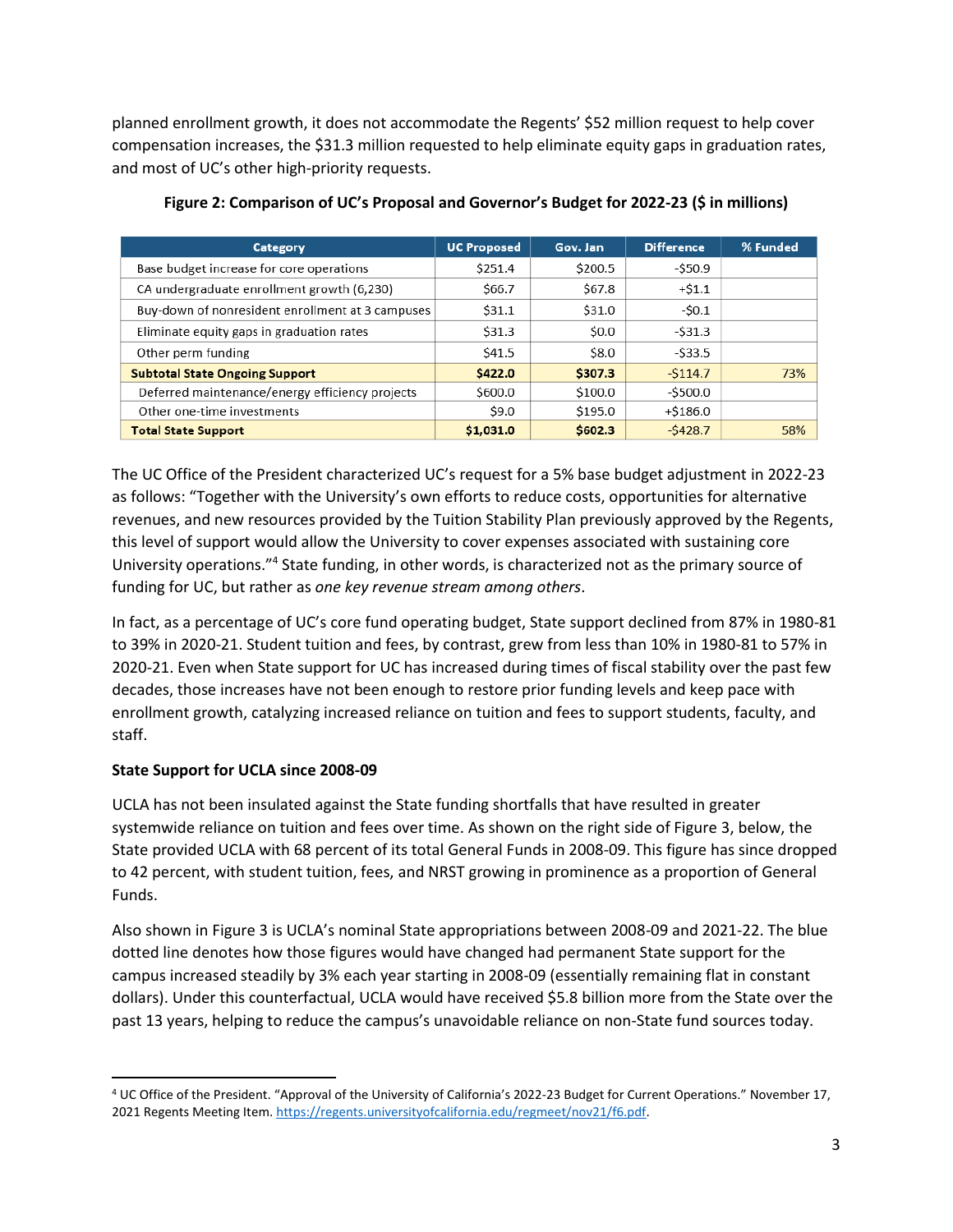



When State funding represented a large majority of UCLA's General Funds, a 3.5% increase in State support was nearly equivalent to a 3.5% increase in UCLA's entire General Funds budget. Today, given the growing importance of tuition and NRST to cover cost increases, a 3.5% increase in State support which, as mentioned, represents 42% of UCLA's General Funds—provides only a 1.5% increase in total General Funds. Holding all other fund sources flat, State support would need to increase by 8.3% to achieve an overall increase of 3.5% in UCLA's General Funds. This phenomenon is illustrated by Figure 4, below. Unfortunately, UCLA's General Fund sources very rarely grow in lockstep, let alone by the same proportion as UCLA's annual cost increases. This reality helps to explain why mandated tuition freezes and State funding shortfalls over the past 15 years have contributed to campus budget constraints and the erosion of key metrics, such as the student-to-faculty ratio.



### **Figure 4: Achieving a 3.5% Increase in Total General Funds**

### **January 2022 Governor's Budget Implications for UCLA**

Despite two consecutive years of growth in State funding for UC (in 2021-22 and projected for 2022-23), UCLA's savings program remains necessary to balance its General Funds budget, manage uncertainty, and support new investments. Under the 2022-23 Governor's budget as proposed, UCLA would receive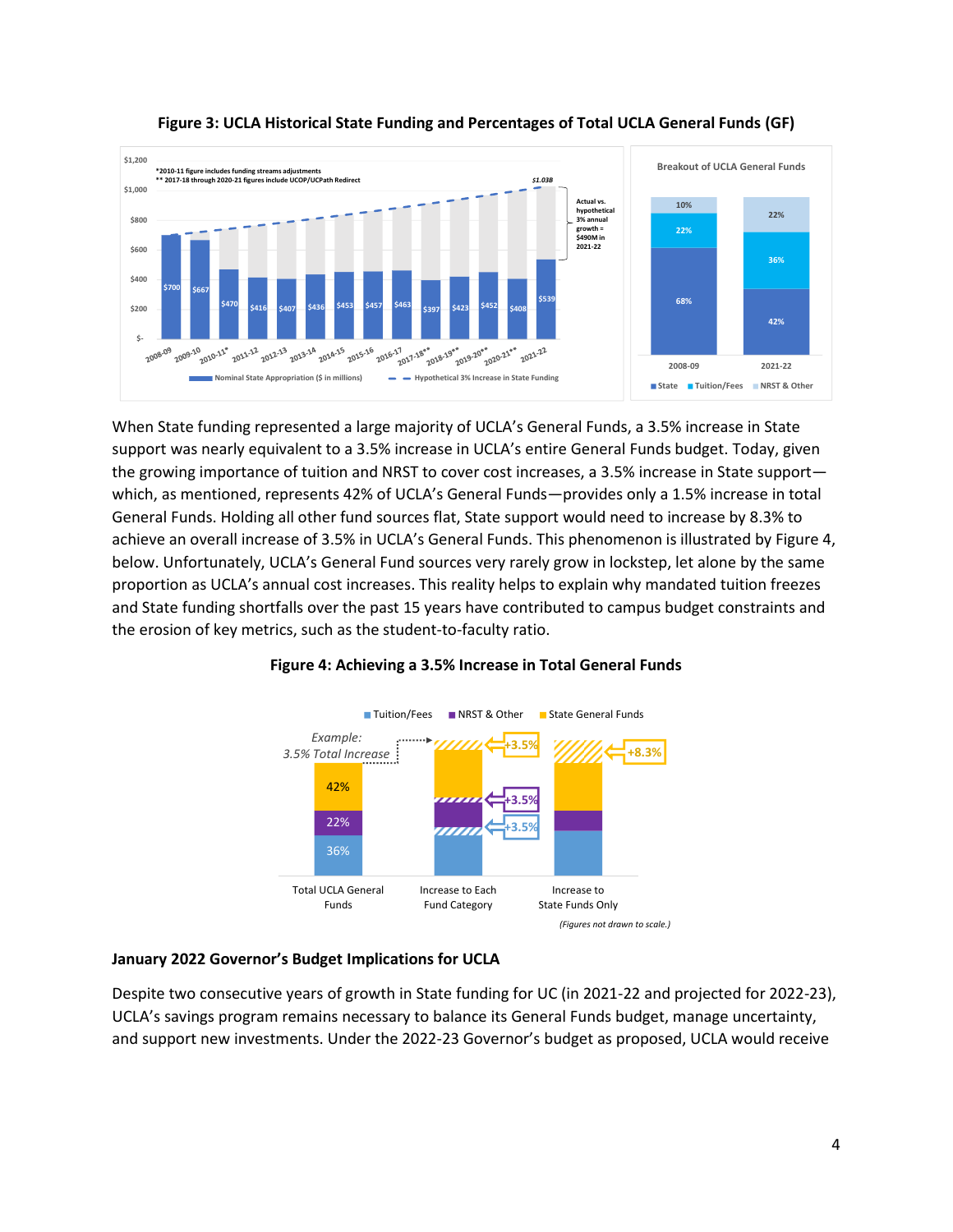a portion of UC's 5% base budget increase from the State, after accounting for rebenching.<sup>5</sup> In addition, with UC's multi-year Tuition Stability Plan (cohort-based tuition) taking effect in fall 2022, one incoming cohort of undergraduates will be assessed increases in base tuition, the Student Services Fee, and NRST in 2022-23. The Tuition Stability Plan also includes an inflation-based increase in base tuition and the Student Services Fee for all graduate students (as opposed to just one cohort) in 2022-23. These funds will represent welcome investments in UCLA's General Fund. Absent efforts to reduce costs, however, proposed State support and projected cohort-based tuition revenues by themselves will fall short of covering the campus's mandatory General Fund expenses, let alone its current deficits.

#### **Figure 5: Five-Year Financial Plan Forecast**

 $\overline{\phantom{a}}$ 

Figure 5, shown below, presents a full summary of UCLA's five-year forecast for General Funds. As noted in previous discussions with campus stakeholders, UCLA is in the midst of a predicted five-year budget stretch where known cost increases are exceeding revenue growth. Academic Planning and Budget (APB) has updated its planning scenarios for recent developments, but the bottom line has not shifted materially. Recent developments on the revenue side include higher anticipated State funding levels, per the multi-year Compact mentioned in the Governor's January budget proposal. APB also anticipates higher cohort-based tuition rate increases, as the approved annual increases are indexed to real inflation (not to exceed 5% in any given year). Recent developments on the expense side include proposed higher salary increases for policy-covered faculty and staff in fiscal year 2022-23 (per UC's latest budget plan); a new represented staff contract for lecturers; and a temporary two-year reduction in the employer pension contribution rate (approved by the Regents in November 2021).

Figure 5 shows slow revenue growth in large part because the greater share of UCLA's General Fund is derived from tuition and NRST, and the full effects of cohort-based tuition will not be felt until the phase-in period is complete in 2026-27. Rows 2 through 5 chart projected changes in General Fund revenue, including an assumed full State buyout of mandated nonresident enrollment reductions. This assumption constitutes the best-case scenario. The pandemic has only had a minor impact on UCLA's revenue scenario: UCLA's \$54.6 million cut in State funding in 2020-21 was restored in 2021-22, along with a 4% base budget increase. Over two years, however, these appropriations equate to a less-thaninflationary adjustment. Cohort-based tuition was also delayed by a year due to the pandemic. Overall, UCLA's General Fund revenues are projected to grow by 2.6% per year over the next five years.

On the expense side, the forecast shows a higher rate of cost increases (relative to revenue increases). As mentioned, 86% of UCLA's General Fund supports salaries and benefits, with faculty salaries constituting the largest share. Faculty salaries increase between 4% and 5% each year due to range adjustments, merits, and promotions. In addition to faculty cost increases, the forecast scenario includes normal annual increases for staff, benefits for faculty and staff, and represented staff agreements. The pandemic has not had an adverse impact in the forecast for ongoing expenditures, as its associated

<sup>5</sup> Rebenching is the University's strategy for allocating State General Funds across campuses so as to avoid disparities in State funding per student. The University began implementing this strategy in 2012-13 with the goal of achieving equivalent weighted per-student funding from eligible State General Funds by 2017-18. One of the principles behind rebenching is that students in the same enrollment categories should be funded at the same level across the system. Under this framework, campuses that enroll larger graduate student populations, especially in the health sciences, receive more unweighted funding relative to campuses with lower graduate enrollments. On a weighted basis, however, all campuses receive the same State funding level per student.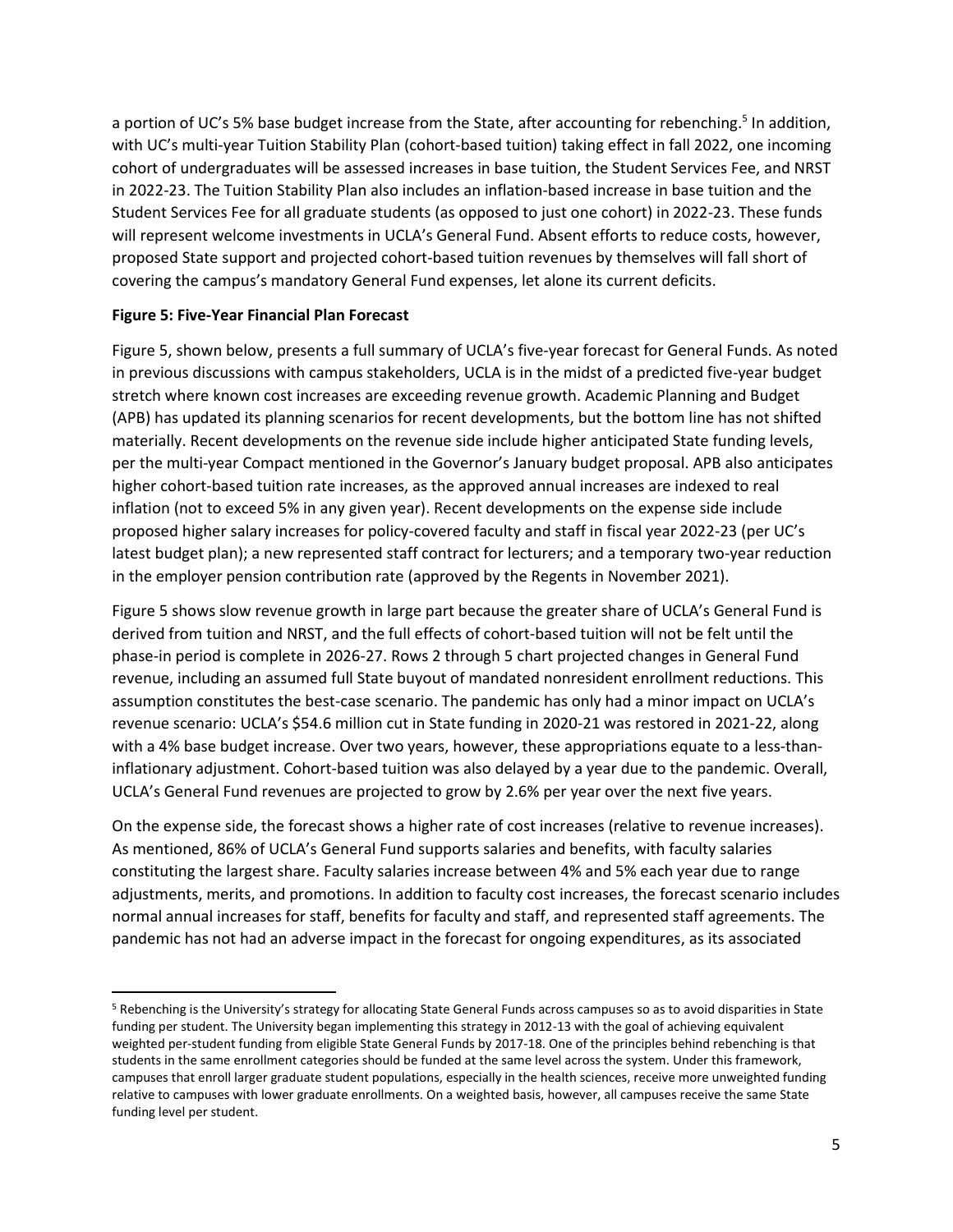costs are mainly one-time in nature. Overall, UCLA's General Fund expenses are projected to grow by 3.6% per year over the next five years.

The spread between the growth rate of revenue (2.6%) and expenditures (3.6%) results in a cumulative gap to solve of \$85 million by the end of 2025-26. UCLA must be proactive in addressing our budget deficits, as these choices become more difficult when action is deferred. As shown in Figure 5, fiscal year 2022-23 will begin with a deficit of \$37.6 million. For this reason, our gap-closing program must start on July 1, 2022. This program includes unit savings targets to be realized over four years, central actions to diversify revenue, and limited funding to invest in budget priorities. These priorities include growing graduate student support and addressing deferred maintenance needs for UCLA's facilities, as well as providing some central funding to support the annual budget process. Each year, these investments will be transparent and focus substantially on academic needs and priorities. Under this five-year plan, each academic organization's General Fund budget will grow even after factoring in the savings plan targets. Most will grow by greater than 10% over this five-year period. For the savings component, the target for Administrative units is 8%; for Academic units, the savings target is 4%. By spreading the reductions over multiple years, units can be more strategic in how targets are achieved – including through new revenues and shifting expenses off General Funds.

To summarize, UCLA's five-year financial plan represents a balanced funding strategy that incorporates moderate annual increases in State support; student tuition and fees, consistent with the Tuition Stability Plan; and contributions from UCLA's own efforts to operate more efficiently.

Looking past this five-year horizon, even after cohort-based tuition fully matures in 2026, UCLA's bestcase scenario will be for State appropriations and systemwide charges (base tuition, the Student Services Fee, and NRST) to increase annually by the rate of inflation. Absent additional, nontraditional sources of funding, budget pressures will persist because UCLA's annual personnel cost increases typically exceed the rate of normal inflation. This phenomenon is due to faculty merits and promotions, represented staff increases, and established long-term trends in health and pension costs. Modest growth in UCLA's General Funds would also be insufficient to support UCLA's high-priority *new investments*, which include hiring additional staff and ladder faculty, growing graduate student support, and addressing deferred maintenance needs for campus facilities. The Bruin Budget Model, which will also take effect on July 1, 2022, is designed specifically to help the campus adapt to these longer-term challenges by better aligning core operating revenues with expenditures, providing transparent incentives for units to pursue nontraditional revenue growth opportunities, and by creating more central funds for strategic investment.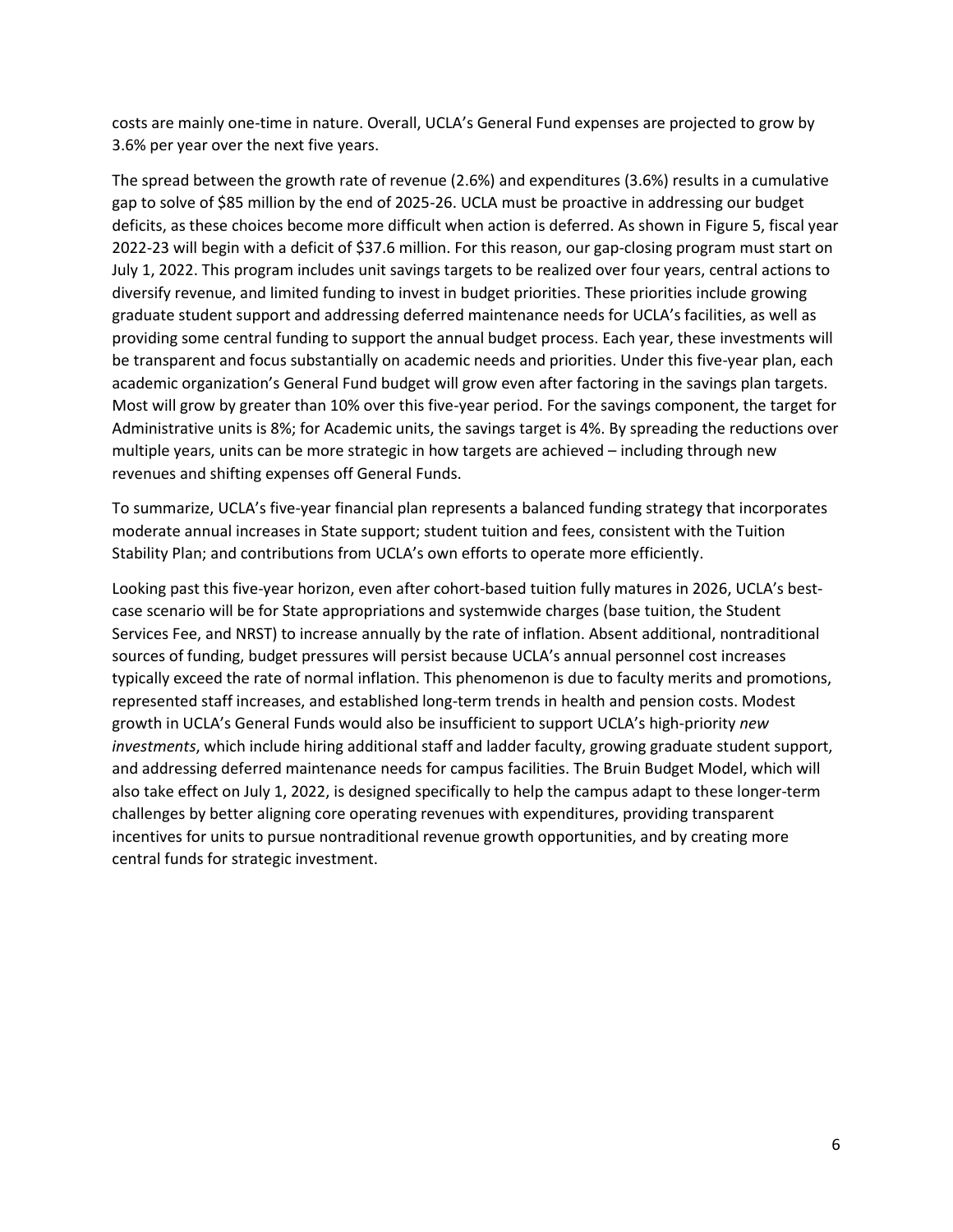#### **Figure 5: Five-Year Financial Plan Forecast**

| ref               |                                                 |                                                                                       | 2020-21                  |                                                                                         | 2021-22        |                                                | 2022-23                                    |    | 2023-24               |                    | 2024-25               |                       | 2025-26 |  |
|-------------------|-------------------------------------------------|---------------------------------------------------------------------------------------|--------------------------|-----------------------------------------------------------------------------------------|----------------|------------------------------------------------|--------------------------------------------|----|-----------------------|--------------------|-----------------------|-----------------------|---------|--|
| $\mathbf{1}$      | Gap to be Closed - Start of Period              | \$                                                                                    |                          | Ś                                                                                       | (73.7)         | \$                                             | (37.6)                                     |    | \$ (60.6)             |                    | \$ (66.6)             | \$.                   | (78.9)  |  |
|                   | <b>Revenue Changes</b>                          |                                                                                       |                          |                                                                                         |                |                                                |                                            |    |                       |                    |                       |                       |         |  |
|                   | Changes in State General Funds                  |                                                                                       |                          |                                                                                         |                |                                                |                                            |    |                       |                    |                       |                       |         |  |
|                   | 2 Funds for core operations                     |                                                                                       | (54.6)                   |                                                                                         | 78.3           |                                                | 20.8                                       |    | 21.6                  |                    | 22.3                  |                       | 23.1    |  |
|                   | 3 Funds to offset lost NRST income              |                                                                                       |                          |                                                                                         |                |                                                | 10.0                                       |    | 11.2                  |                    | 12.1                  |                       | 13.3    |  |
|                   | Changes in Tuition and NRST                     |                                                                                       |                          |                                                                                         |                |                                                |                                            |    |                       |                    |                       |                       |         |  |
| 4                 | Cohort tuition increases, net of aid            |                                                                                       |                          |                                                                                         |                |                                                | 10.1                                       |    | 16.7                  |                    | 26.1                  |                       | 33.3    |  |
| 5                 | Loss of NRST to reach 18% enrollment target     |                                                                                       |                          |                                                                                         |                |                                                | (10.0)                                     |    | (11.2)                |                    | (12.1)                |                       | (13.3)  |  |
| 6                 | <b>Total Revenue Changes</b>                    | \$                                                                                    | (54.6)                   | \$                                                                                      | 78.3           | Ś                                              | 30.9                                       | Ś  | 38.3                  | \$                 | 48.4                  | Ś                     | 56.4    |  |
|                   | <b>Expense Changes</b>                          |                                                                                       |                          |                                                                                         |                |                                                |                                            |    |                       |                    |                       |                       |         |  |
|                   | Changes in mandatory financial aid              |                                                                                       |                          |                                                                                         |                |                                                |                                            |    |                       |                    |                       |                       |         |  |
|                   | 7 Increases from cohort tuition increases       |                                                                                       |                          |                                                                                         |                |                                                | 3.9                                        |    | 6.0                   |                    | 8.8                   |                       | 9.0     |  |
|                   | Changes in salaries and benefits                |                                                                                       |                          |                                                                                         |                |                                                |                                            |    |                       |                    |                       |                       |         |  |
| 8                 | Increases for policy-covered staff              |                                                                                       | 11.0                     |                                                                                         | 27.5           |                                                | 35.5                                       |    | 29.0                  |                    | 30.2                  |                       | 31.4    |  |
| 9                 | Increase for represented staff                  |                                                                                       | 3.0                      |                                                                                         | 3.2            |                                                | 6.6                                        |    | 4.9                   |                    | 4.5                   |                       | 4.6     |  |
|                   | 10 Increases in benefit costs                   |                                                                                       | 5.1                      |                                                                                         | 11.5           |                                                | 15.9                                       |    | 12.7                  |                    | 12.9                  |                       | 13.0    |  |
|                   | 11 Adjustments to employer pension contribution |                                                                                       |                          |                                                                                         |                |                                                | (8.0)                                      |    | (8.3)                 |                    | 4.3                   |                       | 4.5     |  |
|                   | 12 Total Expense Changes                        | \$                                                                                    | 19.1                     | \$                                                                                      | 42.2           | Ś                                              | 53.9                                       | \$ | 44.3                  | \$                 | 60.7                  | Ś                     | 62.5    |  |
|                   | 13 Gap to be Closed - End of Period             | \$                                                                                    | (73.7)                   | \$                                                                                      | (37.6)         | \$                                             | (60.6)                                     |    | \$ (66.6)             |                    | \$ (78.9)             | \$                    | (85.0)  |  |
|                   |                                                 |                                                                                       |                          |                                                                                         |                | Major components of Campus Gap Closing Program |                                            |    |                       |                    |                       |                       |         |  |
|                   |                                                 | <b>Admin Savings:</b><br>Target = $2%$ per<br>year for 4 years<br>starting in 2021-22 |                          | <b>Academic Savings:</b><br>(2)<br>Target = $1\%$ per year 3<br>for 4 years starting in |                |                                                | <b>Central Actions:</b><br>Higher draws on |    | $\left( 4 \right)$    | <b>Priorities:</b> | Faculty and diversity |                       |         |  |
|                   |                                                 |                                                                                       |                          |                                                                                         |                | investment income and                          |                                            |    |                       | commitments and    |                       |                       |         |  |
|                   | <b>Gap-closing Program</b>                      |                                                                                       |                          |                                                                                         | 2021-22        |                                                |                                            |    | renegotiated ICR rate |                    |                       | annual budget process |         |  |
|                   | Savings administrative units                    |                                                                                       |                          |                                                                                         |                |                                                | 12.9                                       |    | 12.9                  |                    | 12.9                  |                       | 12.9    |  |
| $\left( 2\right)$ | Savings academic units                          |                                                                                       |                          |                                                                                         |                |                                                | 11.7                                       |    | 11.7                  |                    | 11.7                  |                       | 11.7    |  |
| $\left(3\right)$  | Central actions                                 |                                                                                       |                          |                                                                                         |                |                                                | 5.0                                        |    | 5.0                   |                    | 8.3                   |                       | 8.3     |  |
| $\bullet$         | <b>Budget priorities</b>                        |                                                                                       |                          |                                                                                         |                |                                                | (10.0)                                     |    | (10.0)                |                    | (10.0)                |                       | (10.0)  |  |
|                   | <b>Total Gap-closing Program - Annual</b>       | <u>ډ</u>                                                                              |                          | \$                                                                                      |                | \$                                             | 19.6                                       | Ś. | 19.6                  | Ś                  | 22.9                  | Ś.                    | 22.9    |  |
|                   | <b>Total Gap-closing Program - Cumulative</b>   | Ś                                                                                     | $\overline{\phantom{a}}$ | \$                                                                                      | $\overline{a}$ | \$                                             | 19.6                                       | \$ | 39.2                  | Ś                  | 62.1                  | \$                    | 85.0    |  |

#### **General Fund Planning Scenarios**

 $\overline{a}$ 

State funding for UC can be difficult to predict, given historical volatility. Tuition and fee revenues, by contrast, are currently fairly simple to predict, due to the recent approval of a multi-year Tuition Stability Plan.<sup>6</sup> UCLA can also fairly accurately predict future personnel-related cost increases. For these reasons, the campus is well-positioned to project General Fund expenditures and a portion of General Fund revenues (from tuition and fees) over time. Figure 6, below, shows three possible State funding scenarios (A, B, and C) between 2022-23 and 2025-26.

Scenarios A, B, and C progressively free up more State support for personnel-related costs over time. Scenario A applies a 3.5% annual growth rate to base budget support from the State between 2022-23

<sup>6</sup> The multi-year Tuition Stability Plan, approved by the UC Regents in July 2021, indexes increases in base Tuition, the Student Services Fee, and NRST to real inflation (with a 5% maximum increase in any year).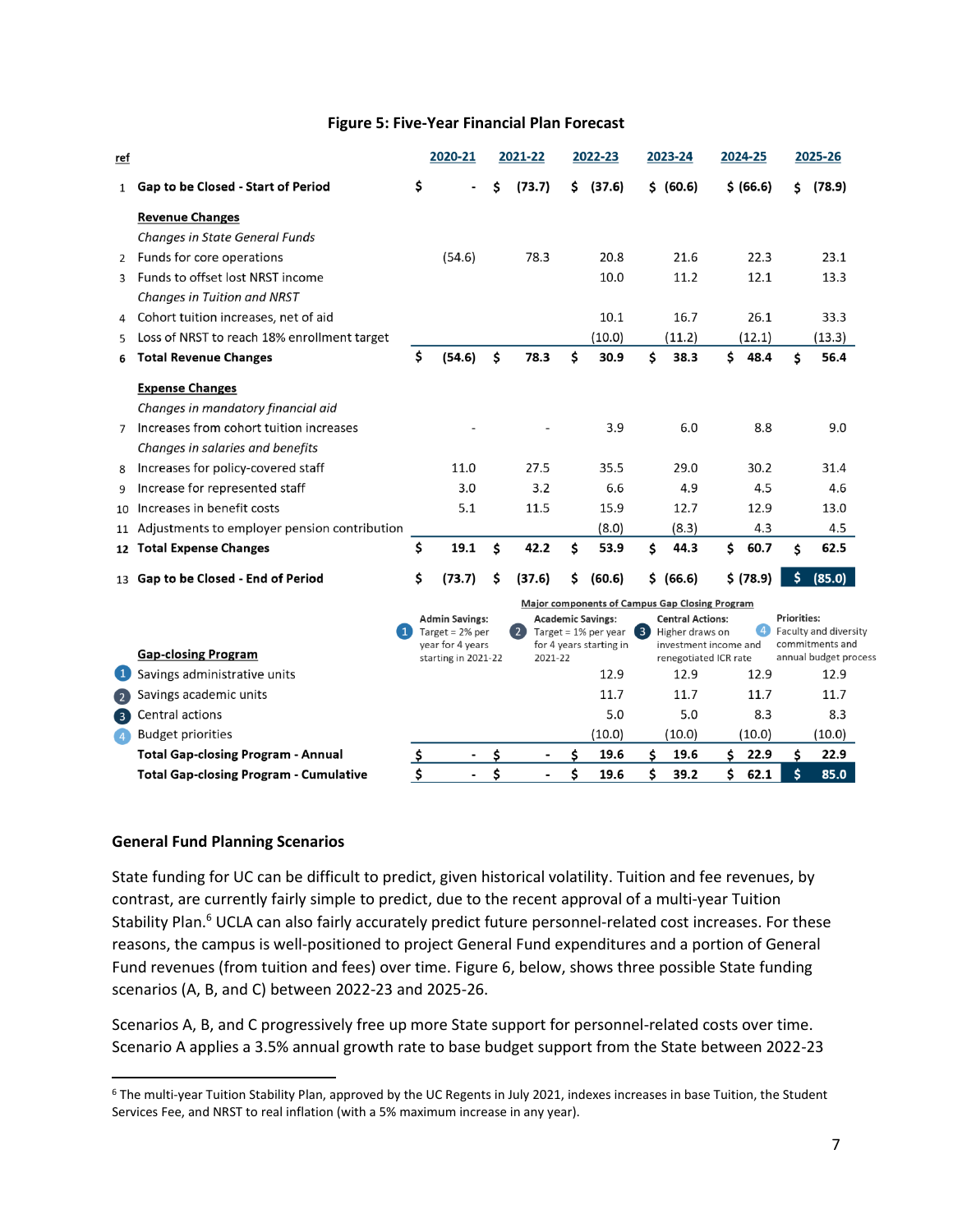and 2025-26 (approximately equivalent to the compound annual growth rate of State support for UC over the past five years). It also incorporates assumptions about future cohort-based tuition rate increases (consistent with the Tuition Stability Plan), and assumes flat enrollment. Scenarios B and C apply the same assumptions about tuition and enrollment, but modify State support. Specifically, Scenario B assumes that the latest multi-year Compact with Governor Newsom will result in annual 4% base budget increases for UC, or that 80% of the target growth under the multi-year Compact (5%) will be available for personnel-related expenses. Scenario C is the most generous, as it assumes 5% annual base budget increases from the State for personnel costs. UCLA's budget savings program uses the middle case of State funding assumptions of Scenario B. Even under Scenario C, however, projected General Fund expenditures are still projected to exceed General Fund revenues through 2025-26. In fact, the spread of cumulative deficits is only \$63 million to \$109 million under these different assumptions, underscoring the need to take budget action under any probable State budget outcome.



# **Figure 6: Projected Gaps in General Fund Support under Three State Funding Scenarios**

Scenarios A, B, and C provide examples of State funding projections grounded in reasonable assumptions. They do not, however, account for future funding decisions outside of UCLA's control (or ability to predict) that might erode future State support for the campus, regardless of the prevailing State funding scenario. For example, the campus might face the following: 1) deliverables required by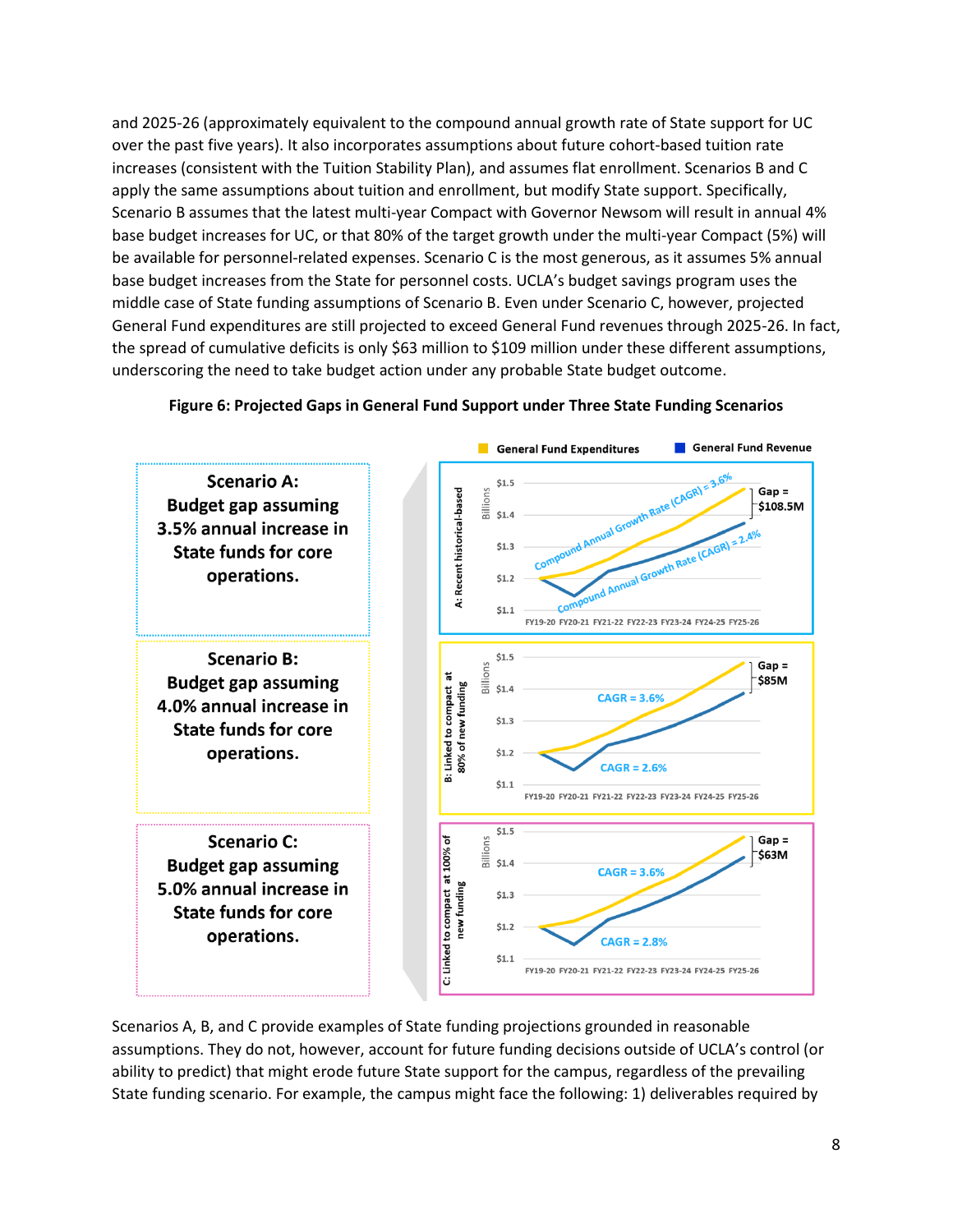the State that go unfunded; 2) modifications to rebenching that reduce UCLA's share of future State appropriations; and/or 3) the discontinuance of State buyouts of mandated reductions in nonresident undergraduate enrollment (the first such buyout is proposed for 2022-23 by the Governor's Budget). Compounding these uncertainties is the possibility that, should the State continue to buy out mandated reductions in nonresidents, those future funds might not flow directly back to UCLA, but rather to every UC campus through the rebenching process, effectively hamstringing UCLA's capacity to generate sufficient General Funds.<sup>7</sup>

The additional uncertainties highlight the need to act now, as opposed to hoping that the budget scenario will improve in the future. If UCLA is in a position to lessen its savings targets, campus leadership will do so, just as it has responded to shifting circumstances and needs during the pandemic. APB does not anticipate that savings target will change, given the realities of UCLA's funding scenario, but by spreading these targets over four years, the campus is well-positioned to adjust targets as needed in future years.

# **Enrollment Update**

 $\overline{\phantom{a}}$ 

According to the 2021 Budget Act, the Legislature intends to reduce the number of nonresident undergraduate students at Berkeley, UCLA, and San Diego such that "nonresident undergraduate enrollment at each campus comprises no more than 18 percent of total undergraduate enrollment by the 2026-27 academic year."<sup>8</sup> To phase in this reduction, the State called for each of the three campuses to reduce their nonresident enrollments by 300 in 2022-23 and replace them with an equivalent number of additional California resident undergraduates. UCLA's initial enrollment plan for 2022-23 reduced nonresident undergraduates by 277 (relative to 2021-22) and increased California resident undergraduates by 821 (exceeding the California resident growth target of 300 by over 500 students).

The UC Office of the President asked UCLA to modify this plan in order to reduce nonresidents by at least 300. The campus has since agreed to reduce nonresident enrollments by an additional 150 in 2022- 23 (for a total of 427). This plan will bring UCLA's nonresident percentage down to 21.7% (according to *Regents Policy 2109*, UCLA's current nonresident enrollment cap is 22.6%).

Going forward, UCLA will continue to assess alternatives to reducing nonresidents further. Such reductions could be destabilizing to the General Funds budget in the long term. Alternatives include admitting more California residents by better utilizing Summer, thereby satisfying the State's desire to expand access for Californians without further reducing nonresidents. As of now, UCLA's budget planning assumes no negative impact from nonresident reductions (as in, it assumes State support will offset foregone NRST revenue from mandated nonresident reductions). Similarly, campus budget plans assume that any California resident enrollment growth will be budget neutral (as in, any new revenue from enrollment growth will have offsetting expenses).

Figure 7, below, shows how future California resident and nonresident undergraduate enrollment levels would vary if UCLA reduced its nonresident percentage to 18% by 2026-27 (per the State's expressed

<sup>&</sup>lt;sup>7</sup> Discussions are currently underway at the UC Office of the President as to whether future State funding buyouts of mandated nonresident undergraduate reductions at UCLA, Berkeley, and San Diego would flow through rebenching or function as set-asides to support these three campuses only.

<sup>8</sup> California Budget Act of 2021. Provision 43 of section 6440-001-0001.

[https://leginfo.legislature.ca.gov/faces/billTextClient.xhtml?bill\\_id=202120220AB128.](https://leginfo.legislature.ca.gov/faces/billTextClient.xhtml?bill_id=202120220AB128)